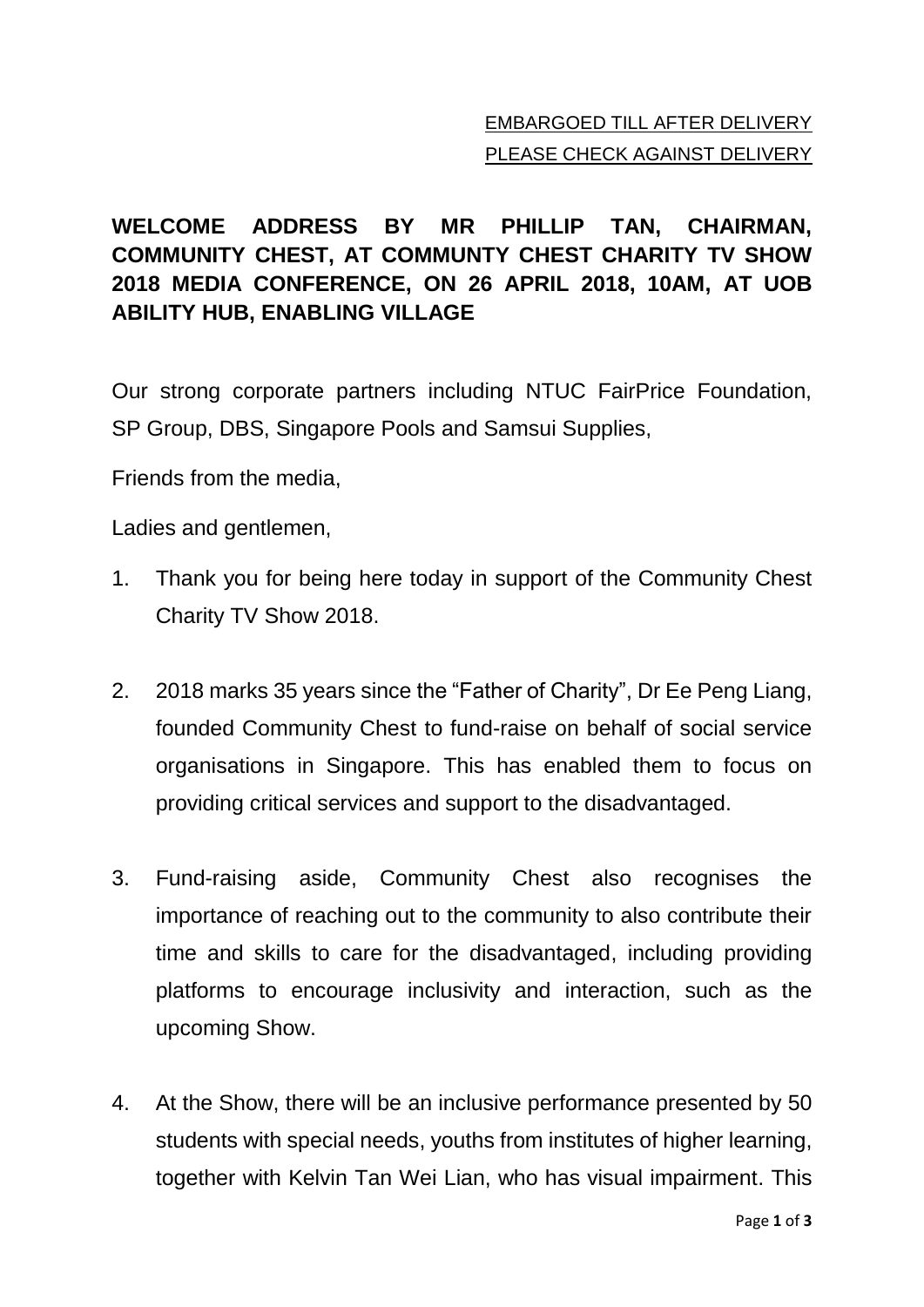segment will be led by Ms Irene Jansen, a vocal coach who has been working with students with special needs for the past two years. I am certain that the students will be able to leverage each other's strengths to present a wonderful performance.

## **Leveraging innovative technology in fund-raising**

- 5. As society evolves, Community Chest will need to keep up with changing times, and we are constantly in search of innovative and sustainable solutions to meet the needs of the social service sector. For the first time, the public will be able to support the Community Chest Charity TV Show by making a donation **via the DBS Paylah! mobile application.**
- 6. On the morning of the charity show, student volunteers from institutes of higher learning in Singapore will also fan out island-wide to help raise awareness of the needs of the disadvantaged, and encourage the public to donate in support of the charity show via the DBS PayLah! app. By involving the younger generation in our charity show, we hope they can be inspired to give back and keep the kampong spirit alive, just like their fore-fathers and the generation before them did.
- **7.** DBS has kindly agreed to match dollar-for-dollar, the donations made via DBS PayLah! in support of the charity show, on 20 May and 27 May. We are grateful to DBS for providing this platform to help us in our fund-raising efforts. This is where Community Chest, as a connector, catalyses collaboration with private sector partners in the giving ecosystem to enable more people to donate meaningfully to meet social service needs.